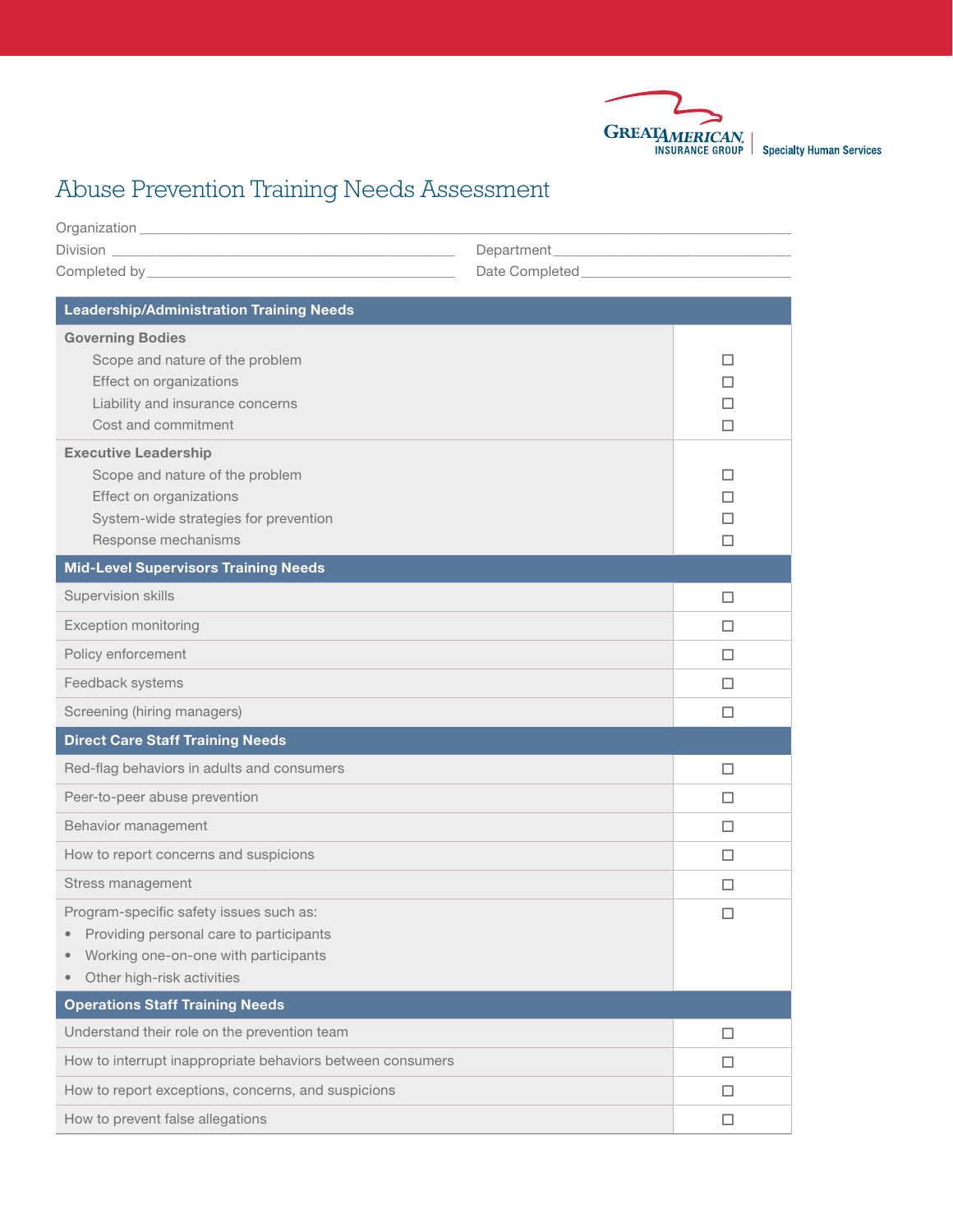| <b>Parents/Guardians Training Needs</b>                                                                                                                                                               |             |
|-------------------------------------------------------------------------------------------------------------------------------------------------------------------------------------------------------|-------------|
| How offenders operate                                                                                                                                                                                 | □           |
| Warning signs of abuse in victims                                                                                                                                                                     | □           |
| Organizational policies for staff and participant interactions                                                                                                                                        | п           |
| How to report concerns                                                                                                                                                                                | П           |
| How to talk with and educate their participants about self-protection                                                                                                                                 | □           |
| <b>Participants Training Needs</b>                                                                                                                                                                    |             |
| <b>Types of Boundaries (age-appropriate)</b><br>What to do if someone violates boundaries<br>How to tell a trusted adult if you or someone you know is being abused<br><b>Organizational Policies</b> | П<br>п      |
| Rules for staff<br>Participant rights<br>Grievance processes<br>Rules about peer-to-peer interactions                                                                                                 | П<br>п<br>П |
| <b>Training Needs for Everyone</b>                                                                                                                                                                    |             |
| How offenders operate                                                                                                                                                                                 | □           |
| How to prevent peer-to-peer abuse                                                                                                                                                                     | П           |
| How to recognize high-risk activities and areas                                                                                                                                                       | □           |
| How to prevent false allegations                                                                                                                                                                      | П           |
| How to report suspicions and concerns                                                                                                                                                                 | п           |
| How to recognize signs of abuse in victims                                                                                                                                                            | П           |

### When should you train?

- Before granting staff & volunteers access to participants
- At least annually and daily reminders as a reinforcement
- Following an incident
- Following a "near miss"

### Potential Training Methods

- Solitary learning
- Practical skills demonstration
- Group learning
- Coaching
- Review & study
- Real time

### Best practices for making your training stick:

- Make training a constant piece of supervision
- Track participation
- Enforce training requirements
- Offer a variety of training methods and opportunities
- Build teaching point into regular staff meetings



SpecialtyHumanServices.com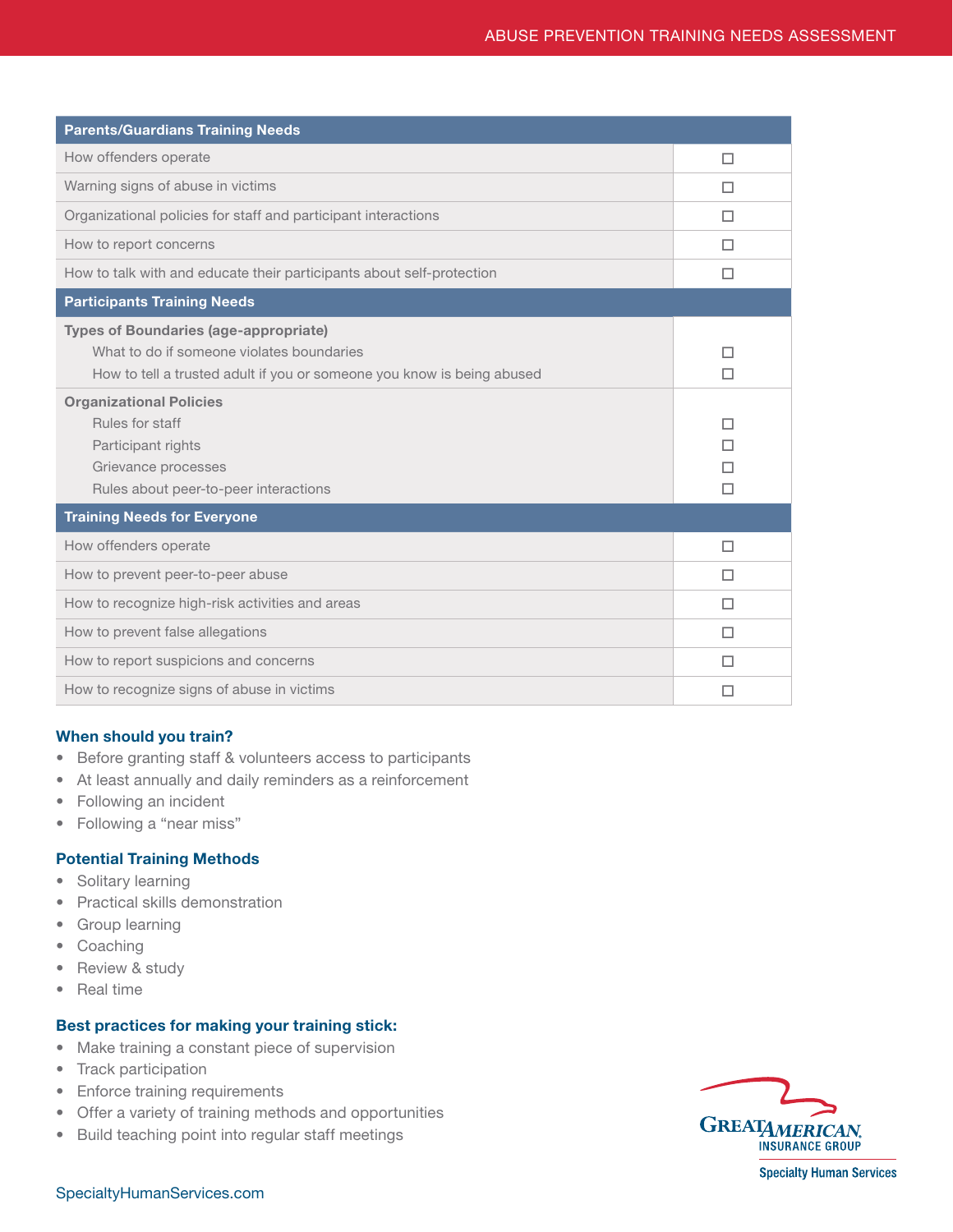

## Sample Training Plan

Organization \_\_\_\_\_\_\_\_\_\_\_\_\_\_\_\_\_\_\_\_\_\_\_\_\_\_\_\_\_\_\_\_\_\_\_\_\_\_\_\_\_\_\_\_\_\_\_\_\_\_\_\_\_\_\_\_\_\_\_\_\_\_\_\_\_\_\_\_\_\_\_\_\_\_\_\_\_\_\_\_\_\_\_\_\_\_\_\_\_\_\_\_\_  $\text{Division}$ Completed by\_\_\_\_\_\_\_\_\_\_\_\_\_\_\_\_\_\_\_\_\_\_\_\_\_\_\_\_\_\_\_\_\_\_\_\_\_\_\_\_\_\_\_\_ Date Completed\_\_\_\_\_\_\_\_\_\_\_\_\_\_\_\_\_\_\_\_\_\_\_\_\_\_\_\_\_\_

*\*Identify Training Needs for Each Level*

| <b>Leadership/Administration Training Needs</b> |                         |       |             |
|-------------------------------------------------|-------------------------|-------|-------------|
| Topic                                           | <b>Identified Needs</b> | Owner | Date Wanted |
|                                                 |                         |       |             |
|                                                 |                         |       |             |
|                                                 |                         |       |             |
|                                                 |                         |       |             |
|                                                 |                         |       |             |
|                                                 |                         |       |             |

| <b>Mid-Level Supervisors Training Needs</b> |                         |       |             |
|---------------------------------------------|-------------------------|-------|-------------|
| Topic                                       | <b>Identified Needs</b> | Owner | Date Wanted |
|                                             |                         |       |             |
|                                             |                         |       |             |
|                                             |                         |       |             |
|                                             |                         |       |             |
|                                             |                         |       |             |
|                                             |                         |       |             |

| <b>Direct Care Staff Training Needs</b> |                         |       |             |
|-----------------------------------------|-------------------------|-------|-------------|
| Topic                                   | <b>Identified Needs</b> | Owner | Date Wanted |
|                                         |                         |       |             |
|                                         |                         |       |             |
|                                         |                         |       |             |
|                                         |                         |       |             |
|                                         |                         |       |             |
|                                         |                         |       |             |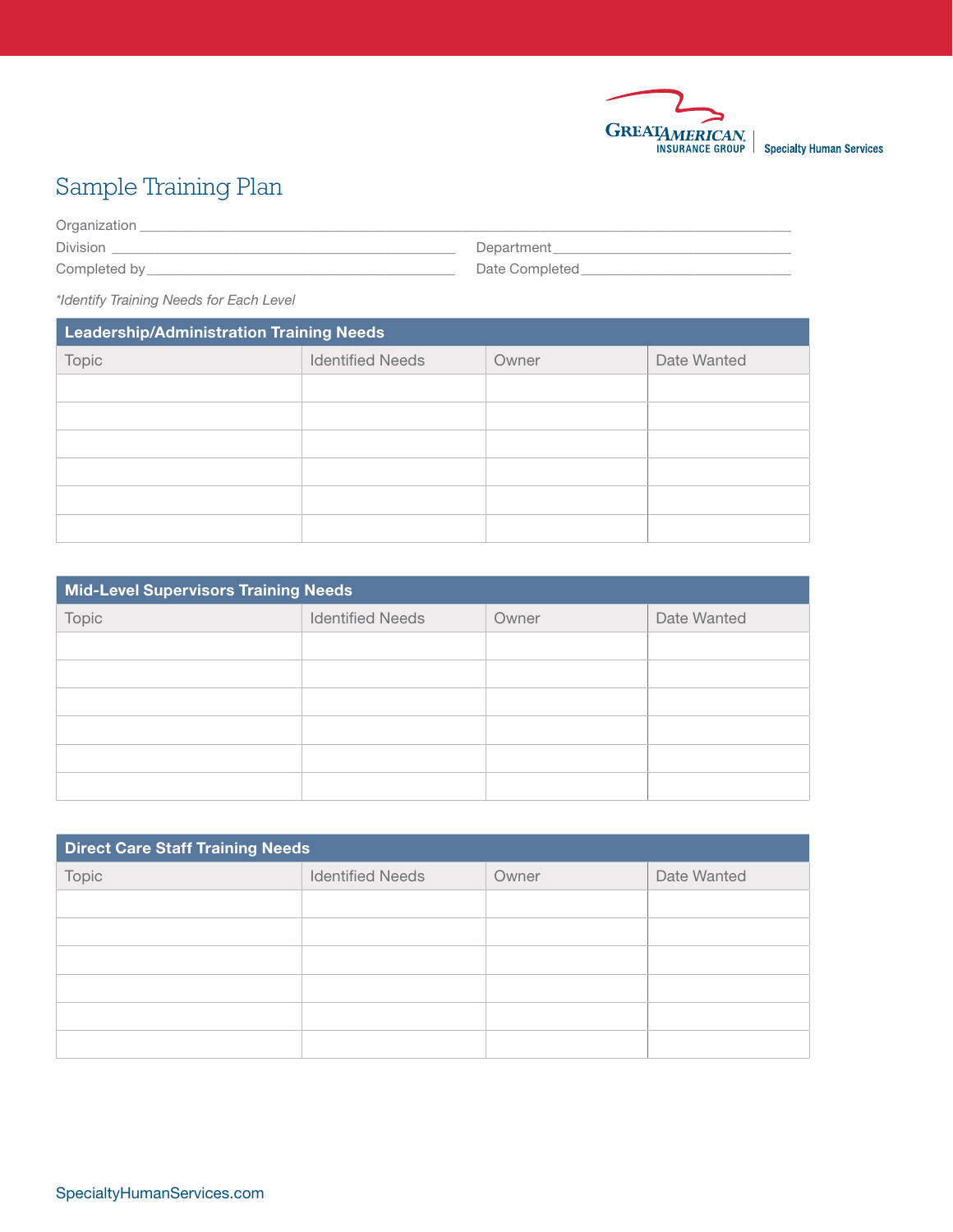| <b>Operations Staff Training Needs</b> |                         |       |             |
|----------------------------------------|-------------------------|-------|-------------|
| Topic                                  | <b>Identified Needs</b> | Owner | Date Wanted |
|                                        |                         |       |             |
|                                        |                         |       |             |
|                                        |                         |       |             |
|                                        |                         |       |             |
|                                        |                         |       |             |
|                                        |                         |       |             |

| <b>Parents/Guardians Training Needs</b> |                         |       |             |
|-----------------------------------------|-------------------------|-------|-------------|
| Topic                                   | <b>Identified Needs</b> | Owner | Date Wanted |
|                                         |                         |       |             |
|                                         |                         |       |             |
|                                         |                         |       |             |
|                                         |                         |       |             |
|                                         |                         |       |             |
|                                         |                         |       |             |

| <b>Participants Training Needs</b> |                         |       |             |
|------------------------------------|-------------------------|-------|-------------|
| Topic                              | <b>Identified Needs</b> | Owner | Date Wanted |
|                                    |                         |       |             |
|                                    |                         |       |             |
|                                    |                         |       |             |
|                                    |                         |       |             |
|                                    |                         |       |             |
|                                    |                         |       |             |

| <b>Training Needs for Everyone</b> |                         |       |             |
|------------------------------------|-------------------------|-------|-------------|
| Topic                              | <b>Identified Needs</b> | Owner | Date Wanted |
|                                    |                         |       |             |
|                                    |                         |       |             |
|                                    |                         |       |             |
|                                    |                         |       |             |
|                                    |                         |       |             |
|                                    |                         |       |             |